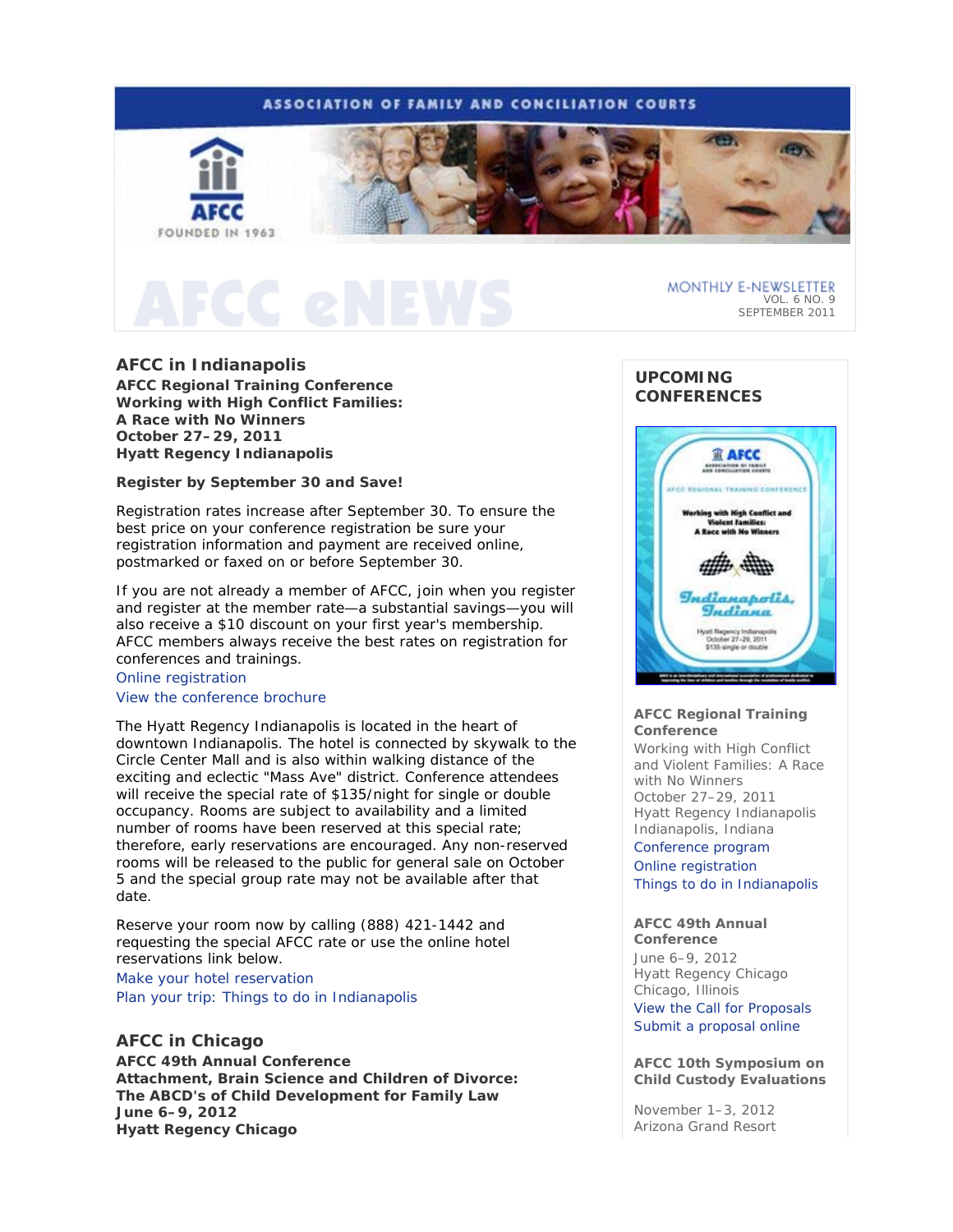The June 2012 annual conference will take an in-depth look at attachment and neuroscience perspectives in child development as they relate to family law. Several sessions at this conference will continue the discussions begun in the July 2011 Family Court Review, guest edited by Dr. Jennifer McIntosh. Session topics will include many relevant subjects for professionals working with children and families.

# **Submit a Workshop Proposal by October 5**

Take advantage of this opportunity to present your work to the interdisciplinary AFCC community; submit a proposal for a 90 minute workshop session. See the Call for Proposals for submission guidelines and topic suggestions. Proposals must be received via the online form by Wednesday, October 5, 2011, in order to be considered. The conference program brochure will be available online in late December 2011 and print copies will be mailed in January 2012.

View the Call for Proposals

Submit a proposal online

## **Conference Scholarships**

Scholarships to the AFCC 49th Annual Conference include conference registration, one full-day pre-conference institute, a certificate of attendance and admittance to all conference food, beverage and networking functions. This year, in response to concerns regarding the cost of travel and lodging, a record eleven scholarships will include a travel stipend. The online scholarship application will be available in January 2012. Guidelines and criteria

# **Attachment Theme and** *FCR* **Special Issue Stimulating Discussion**

**Peter Salem**, Executive Director of AFCC, writes about the dramatic changes in our society and how they have affected the practice of family law in *Security by Association: More Difficult Conversations.*

# Read

**Jennifer McIntosh**, guest editor of the July 2011 Special Issue of *Family Court Review*, explains how the project came about, discusses how the questions she asked the experts came from a survey of AFCC members, and more.

### Listen

**Benjamin Garber** wrote a thoughtful response to the Special Issue: *Security by Association? Mapping Attachment Theory onto Family Law Practice*. Read

**Robert Emery**, Associate Editor of *Family Court Review*, invites comments and discussion about these issues on his *Psychology Today* blog, *Divorced with Children*. Read

# **Ask the Experts**

**Ten Things Evaluators Should Keep in Mind about Drug and Alcohol Abuse**  *By Claude Schleuderer, PhD, Kingston, New York* 

The following is intended as a framework for all evaluators to

Phoenix, Arizona

#### **AFCC 50th Annual Conference**

May 29–June 1, 2013 J.W. Marriott Los Angeles at L.A. Live Los Angeles, California

# **AFCC 51st Annual**

**Conference** May 28–31, 2014 The Westin Harbour Castle Toronto, Ontario, Canada

# **AFCC CHAPTER CONFERENCES**

# **Texas Chapter Conference**

*Maximizing Our Resources for Texas Families* October 12–14, 2011 In collaboration with Texas Association of Domestic Relations Offices Fort Worth, Texas More information

## **Colorado Chapter Conference**

*Applications of Alternative Dispute Resolution (ADR) in Family Cases* October 21, 2011 Holiday Inn Express Montrose, Colorado More information

## **Washington Chapter Conference**

*Divorce Minefields and Milestones: Interdisciplinary Resources and Roads to Resolution* October 21, 2011 Holiday Inn, SeaTac International Airport Seattle, Washington More information

## **Ontario Chapter Conference**

*Experience and Brain Development: How Childhood Events Shape the Children and Families We Serve*  October 21, 2011 Sala Caboto at Villa Colombo Toronto, Ontario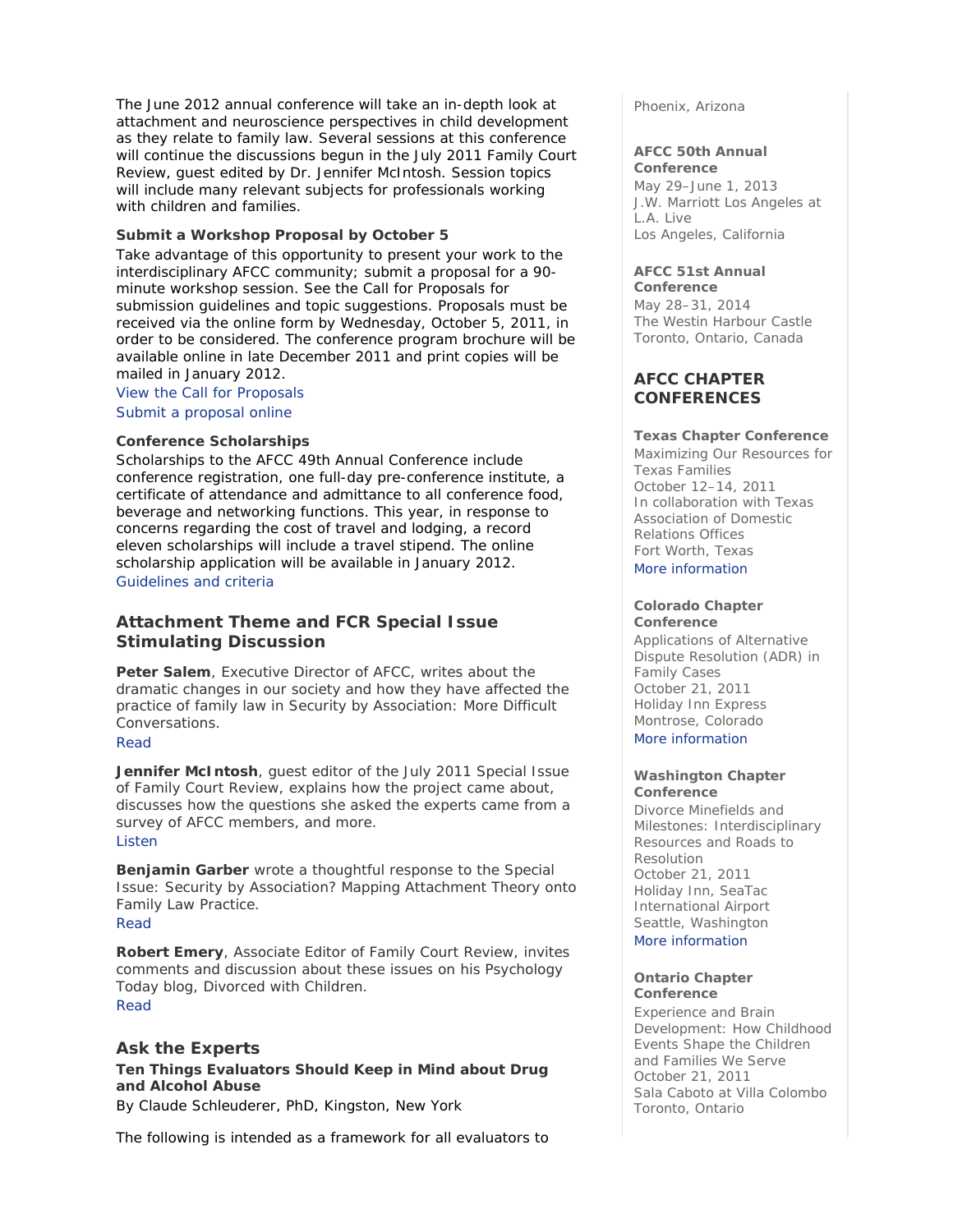keep in mind as they proceed in any child custody evaluation in order to determine if drug and alcohol abuse issues exist and/or if further evaluation or intervention is necessary. Read more

# **AFCC Member News**

**Barbara Babb, Karen Jensen, Jane Murphy and Pam Ortiz** have been recognized among the top *100 Champions of Human Rights and Justice* by Maryland Legal Aid.

# **Conferences of Interest**

**Supervised Visitation Network**  *Working with High Conflict and Violent Families, Implications for Supervised Visitation* **October 26, 2011 Hyatt Regency Indianapolis** 

This one day institute will focus on the issues presented in supervised visitation when domestic violence is present. This institute will provide information to help professionals who work with SV providers and those who provide direct services, to understand how domestic violence may require changes to their services in response to the complex dynamic created. More info is available at SVNIndy.info.

# **ABA Section of Family Law Fall CLE Conference October 26–29, 2011 Encore at Wynn Las Vegas Las Vegas, NV**

The ABA Section of Family Law Fall CLE Conference offers programs on a variety of topics, including alternative families, assisted reproductive technologies, marital property, and the military, to name just a few. Plenaries and hour-long courses will help you earn the CLE credit you need while offering the opportunity to learn from experts in the field.

For more information or to register for the conference, visit www.ambar.org/famlawfall.

# **AFCC and AAML Join Forces in Philly**

A sellout crowd of more than 250 participants convened in Philadelphia for the first joint conference of the Association of Family and Conciliation Courts (AFCC) and the American Academy of Matrimonial Lawyers (AAML).

*Advanced Concepts in Child Custody: Litigation, Evaluation, Settlement* attracted a mix of lawyers, custody evaluators, judges and others from throughout the U.S. The program featured a mock trail, featuring lawyers Kenneth Lester, Columbia, South Carolina; Guy Ferro, New Canaan, Connecticut; psychologist Robin Deutsch, Boston, Massachusetts; and presided over by Hon. Dianna Gould-Saltman, Los Angeles, California.

Three days of conference breakout sessions included coordinated presentations by AFCC and AAML representatives on parenting coordination, parental alienation, domestic violence, ethics, child development, interviewing children, psychological testing, bias,

## More information

# **Louisiana Chapter**

**Conference** January 27, 2012 LSU Law Center Baton Rouge, Louisiana More information

#### **Arizona Chapter Conference**

February 3–5, 2012 Hilton Sedona Resort and Spa Sedona, AZ

More information

#### **California Chapter Conference**

*The New Frontier: Exploring the Challenges and Possibilities of the Changed Landscape for Children and the Courts* February 10–12, 2012 Sheraton Delfina Hotel Santa Monica, CA More information

# **Florida Chapter Conference**

*Spirit of Cooperation* March 30–31, 2012 Renaissance Tampa International Plaza Tampa, Florida More information

# **JOIN AFCC**

Are you a member?

Join or Renew

AFCC offers member benefits that promote excellence in practice.

View member benefits

# **ABOUT AFCC eNEWS**

*AFCC eNEWS* is a monthly e-newsletter published by the Association of Family and Conciliation Courts (AFCC). *AFCC eNEWS* provides professionals with time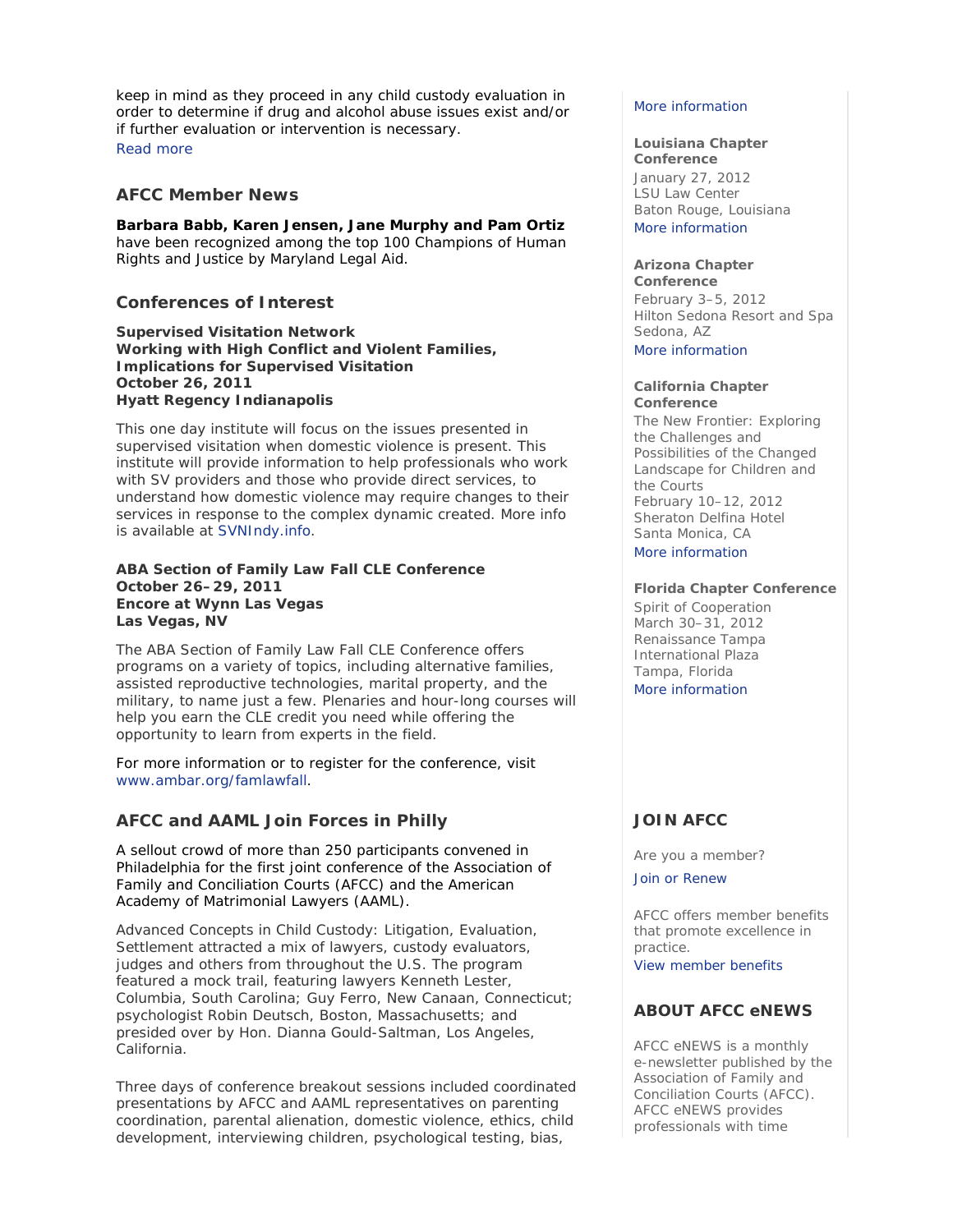mental health consultation and relocation.

AFCC and AAML thank all of the conference presenters and planning committee leaders Ken Altshuler, AAML President Elect; Maria Cognetti, AAML Vice President; Arnie Shienvold, AFCC President Elect and Bob Smith, AFCC Past President.

For those unable to attend the conference, a limited number of electronic copies of the materials on USB drive are available through AFCC by contacting Erin Sommerfeld. Conference audio for conference sessions on *Biases and Opinion Formulation in Child Custody Disputes* and *Child Development and Attachment* are available at no charge to AFCC members in the Member Center of the AFCC website. Complete conference audio is available for purchase through Digital Conference Providers.

# **Family Law in the News**

# **Weight Gain Hits Women After Marriage, Men After Divorce**

## *By HealthDay, courtesy of USA Today*

Tying or untying the knot seems to affect men's and women's waistlines differently: A new study shows that women are more apt to pile on excess pounds after marriage, while men add the weight after a divorce.

# Read more

# **Sensible, Smart, Love**  *By Mark Banschick, MD, courtesy of Huffington Post, Divorce*

For a little under two hours, "Crazy, Stupid, Love," directed by Glenn Ficarra and John Requa, goes about exploring the complex terrain of divorce, inviting the audience to engage in the relatable, mysterious, complicated topic of love. The film, jam packed with appealing stars, is a combination of comic scenes and unanticipated deeply emotional moments that provide an unusually sensible approach to the complications of divorce.

# Read more

sensitive and up-to-date topics including practice tips, research innovations and international news. Readers are welcome to forward this e-newsletter to interested colleagues.

AFCC eNEWS archive

### **Website Version:**

If you are having trouble viewing this email correctly, please view the website version by clicking here.

## **Editor:**

Leslye Hunter editor@afccnet.org

AFCC welcomes your comments, questions or feedback. Please email the editor by clicking here.

# **EMAIL UPDATE**

Subscribe, Unsubscribe or Update Your Email Address AFCC will never share, distribute or publicize your email address.



Follow AFCC on Facebook! Click here



6525 Grand Teton Plaza Madison, WI 53719 Phone: (608) 664-3750 Fax: (608) 664-3751 www.afccnet.org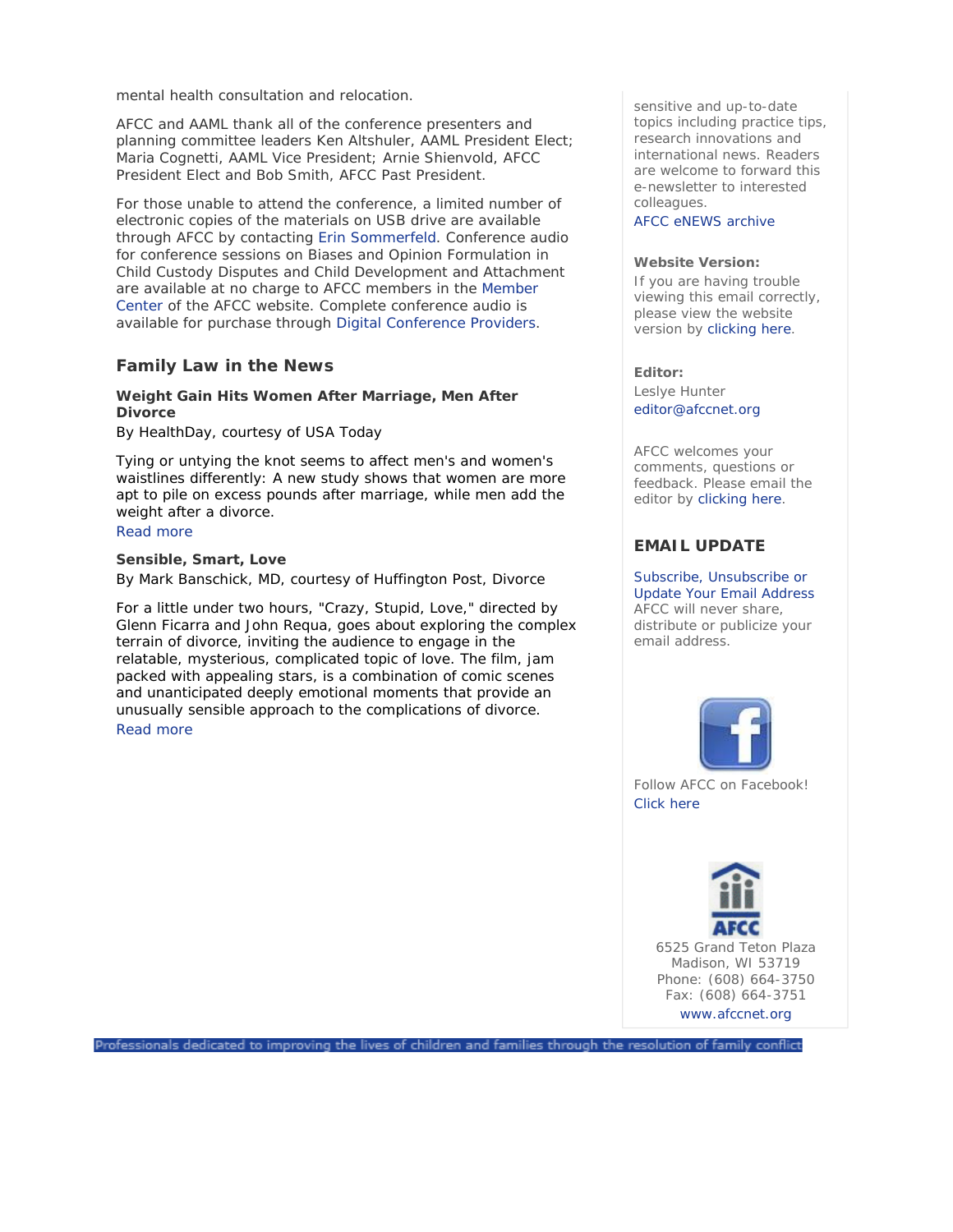



## **MEMBER CENTER**

- **Family Court Review**
- **AFCC Conference Audio**
- **AFCC News**
- **Member Directory**
- **Member Resources**
- **Chapter Resources**

### **AFCC HOME**



**Security by Association: More Difficult Conversations**  *Peter Salem, Madison, Wisconsin*

In the early 1960s, when AFCC was in its infancy, there was near certainty that children of divorce would live with their mothers while "visiting" with their fathers every other weekend. There was no such thing as no-fault divorce; domestic violence was a family secret; joint custody and contested relocation matters were not matters of concern for family court professionals; and the word "alienation" more likely referred to being abducted by a creature from another planet than one parent trying to influence their child's relationship with another parent.

Flash forward almost 50 years and there have been dramatic changes in our society. Working mothers and stay-at-home fathers are not at all unusual. Shared parenting in both intact and separated families is commonplace. The greater awareness and understanding of issues such as domestic violence and child abuse has changed the way professionals in the family court arena do their work. Research continues to provide more (if not definitive) information to help guide practice. As a result, separation and divorce-related disputes have become more common and many are more contentious. The questions are more difficult and the challenges are greater for the AFCC community.

Over the last decade, AFCC has made a conscious effort to shine a light on the most difficult of those questions and examine them from the multiple perspectives that make up the field of professionals, family court users, and the research community. Discussions about topics such as domestic violence, alienation, shared parenting and relocation all seem to become highly politicized and fall along gender lines in spite of our best effort to focus elsewhere. As you might imagine, the views are extremely diverse and at times quite polarized. And so it continued this summer with the publication of the July issue of *Family Court Review* on Attachment Theory, Separation and Divorce: Forging Coherent Understandings for Family Law. That the same collection of articles could evoke comments from the same membership organization ranging from effusive to dismissive might surprise some people, but after hanging around AFCC for 22 years it was easy to see this one coming.

We will continue this conversation in much more depth, especially at the AFCC 49th Annual Conference, June 6-9, 2012 in Chicago, with a theme of *Attachment, Brain Science and Children of Divorce: The ABCD's of Child Development for Family Law.* (The deadline to submit a proposal is October 5).

In this issue of the *AFCC eNEWS* you can listen to an audio interview with Dr. Jennifer McIntosh, guest editor of the July 2011 Special Issue of *Family Court Review* and read an article by AFCC member Dr. Benjamin Garber that poses some important and significant questions. Dr. Garber's article is titled: "Security by Association? Mapping Attachment Theory onto Family Law Practice." Along with his article, Dr. Garber provided one other piece of food for thought about the kinds of difficult conversations we have at AFCC. He wrote, "Please feel free to steal my title 'Security by Association' to write an editorial about family law professionals' security by associating with AFCC even when we disagree with one another, it's a 'safe haven'."

Although there is an enormous body of evidence that AFCC members have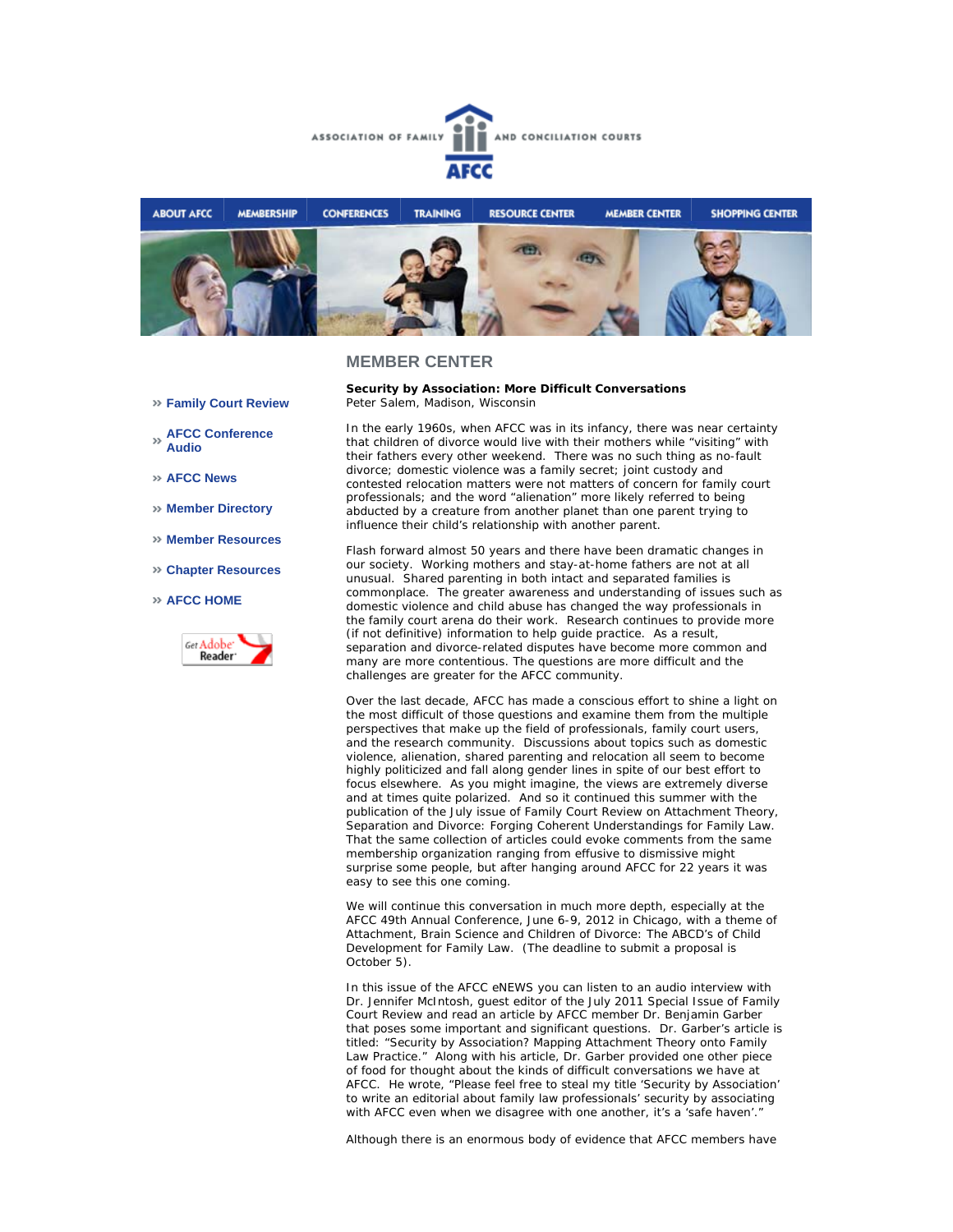different opinions on almost everything, I remain ever hopeful Dr. Garber has expressed a majority opinion about AFCC providing a safe haven and an environment that nurtures these difficult conversations, and that you will find a way to participate, whether by attending the Chicago conference, writing a response or convening a group of family law professionals in your community to discuss these challenging issues. Many thanks are in order to Dr. McIntosh and the contributors to this edition of the journal for their efforts to begin this conversation; to Dr. Garber for being the first to step up and continue the discussion with the AFCC community; and to all of you who will be part of this conversation in the coming months.

6525 Grand Teton Plaza, Madison, WI 53719 Phone 608.664.3750 Fax 608.664.3751 afcc@afccnet.org www.afccnet.org

Search - Site Map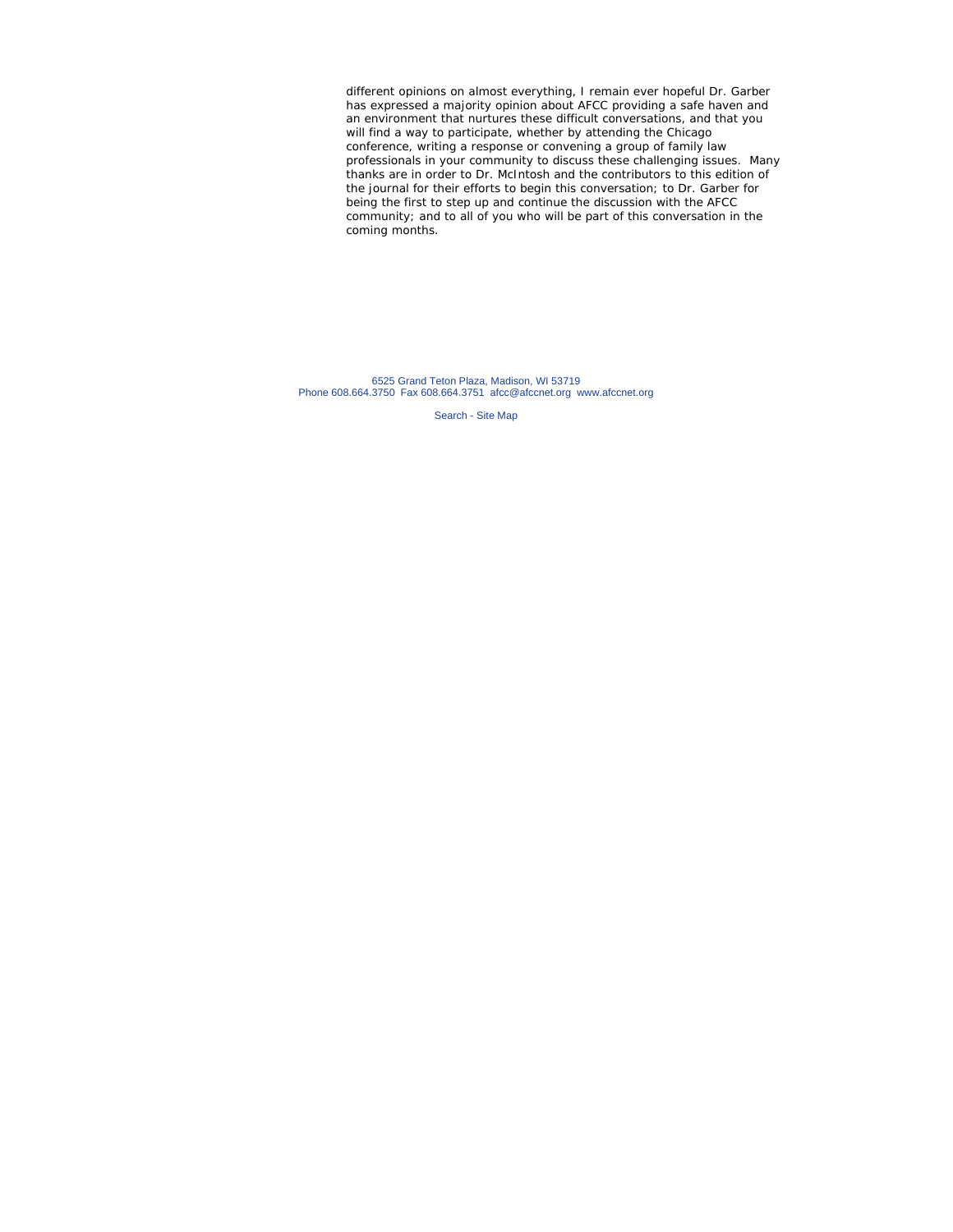



# **MEMBER CENTER**

**Family Court Review** 

**AFCC Conference Audio** 

**AFCC News** 

- **Member Directory**
- **Member Resources**
- **Chapter Resources**

#### **AFCC HOME**



**Security by association? Mapping attachment theory onto family law practice** 

*Benjamin D. Garber, PhD, Merrimack, New Hampshire* 

*The friend of my friend is my friend. The enemy of my friend is my enemy.*

#### -Ancient aphorism

This journal's recent success bringing together a number of the world's preeminent attachment theorists, researchers and clinicians to address many of today's critical dilemmas in family law (*Family Court Review*, 49 [3], July 2011) prompts a paraphrase of astronaut Neil Armstrong's proud declaration: 'One small step for guest editor Jennifer McIntosh, one giant leap on behalf of the children involved in family law matters.'

Indeed, articles coauthored by McIntosh, Sroufe, Waters, Schore, Marvin, Seigel and others are remarkable not only for their insight, empirical integrity, and clarity of presentation, but arguably more so for the consistency of their messages. Chief among these messages is the proposal that infants benefit from a single, primary secure base at least until they have the cognitive wherewithal to understand the migratory patterns our courts are inclined to impose upon them (Main et al., 2011). Not only does primary placement in Parent A's care through years one, two and three allow the dyad to develop a secure relationship, it opens the door for the child to thereafter develop secure bonds with others, including and especially Parent B. To divide the infant's time otherwise, these authors argue, is to make the child work too hard and to potentially undermine her capacity to feel secure in any relationship.

Certainly no parent wants to be marginalized in the Parent B role, visiting his or her baby for brief daylight hours several times each week. However, the hypothetical parent who accepts the theory and manages to put aside his or her needs in the best interest of the child for as long as three years (or, more likely, the court-ordered parent who has no other choice, pending appeal), reasonably asks how the child's socio-emotional gains in Parent A's care will someday magically generalize to include him or her. Unfortunately, the attachment experts and the science that they so eloquently summarize fail to answer this question directly. Instead, one is left to infer a dynamic that might be conceptualized as *security by association*.

#### **Primary versus secondary attachment?**

The authors argue a la Bowlby (1988) that, in the harsh light of evolutionary biology, the infant's opportunity to establish a primary attachment is imperative. They reason that the infant with a single, unambiguous safe haven has a survival advantage over her peer with two (or more) attachment figures who, figuratively consumed with the geometry of which of her havens is safest, risks being literally consumed by a predator in the process (Sroufe and McIntosh, 2011).

(This reasoning also allows one to imagine evolution's first custody battle emerging as the latter child's primary attachment figures argue over who can provide the best protection. The child thus triangulated is at an additional evolutionary disadvantage in that she becomes even more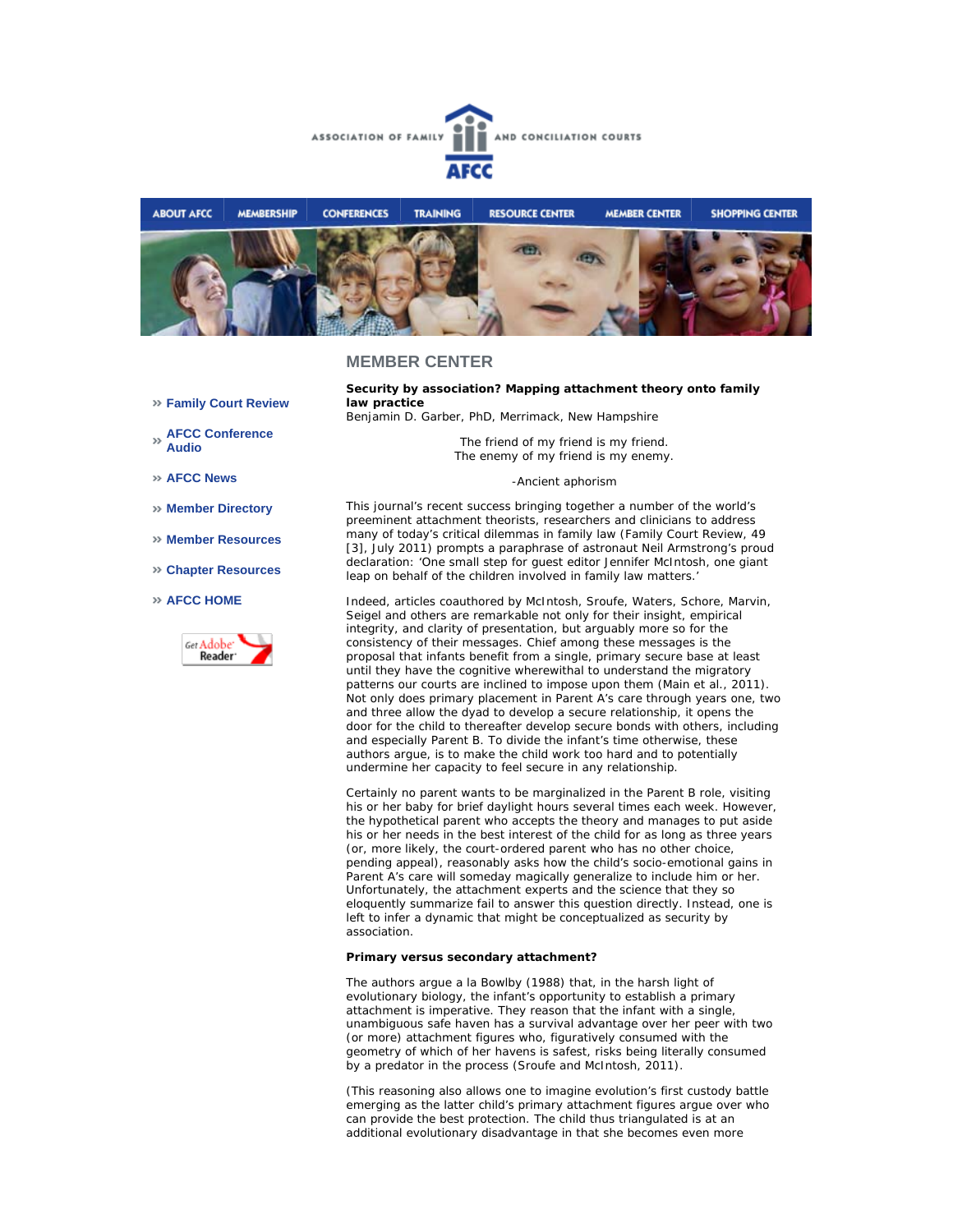vulnerable to predation while her caregivers are preoccupied filing motions and appearing in court.)

To those of us who fear that infancy constitutes a critical (or at least a sensitive) period for the development of attachments thereby locking out the poor, marginalized Parent B forevermore, the July *FCR* authors reply like a Greek chorus, 'bah, humbug!' Healthy human beings form attachment relationships throughout the lifespan, from grandparents to daycare providers and, as adults, to intimate partners. The question is, how?

## **(In-)security by association**

Outside the extremes of deprivation, the quality of a child's primary attachment relationship has no necessary bearing on the quality of her subsequent attachment relationships. We know, for example, that the quality of a child's attachment to each of her two parents can be quite distinct and is strongly related to the child's experience of each parent's sensitive and responsive care (Main et al., 2011). Thus, when Parent B begins to assume greater and greater caregiving responsibility sometime in the child's third year, he is neither gifted nor cursed by the child's prior experience of Parent A's caregiving successes and failures.

But is Parent B on his own to establish a secure relationship with the child whom he has only known in passing throughout the course of her first three years? These authors suggest that the answer is no. The quality of a child's attachment with Parent B is strongly mediated via the child's experience of Parent A's relationship with and reaction to Parent B. This dynamic is implicit in George et al.'s (2011, p. 523) reference to the critical value of the primary parent's endorsement of the potential new attachment figure, as when the child experiences his parents', "…shared joy in the baby and eagerness to be together…."

Lieberman et al., (2011, p. 536) explicitly state that, "… to facilitate the development of an attachment to the father, the mother would be present with the father and the young child. Her presence would take separation reactions off the table for the child, and then at least they would be comfortable in exploring and developing a relationship with the father.'

Richard Bowlby (2011, p. 555) recommends that, "Optimally, when you are building an attachment relationship, the primary figure is there, supporting it on a frequent basis, and physically present to start with. You have then got to start stressing the child a little, to realize that at some level their attachment seeking can be terminated by the new friend."

But what of the child who never receives Parent A's endorsement of Parent B?

What happens when the toddler, held tight in Parent A's arms, feels that caregiver's pulse quicken, her muscles contract, her breathing become rapid and shallow, her voice become loud and harsh in response to Parent B's approach? Far from inducing comfort, inviting exploration, and communicating security, these responses alert the child that a threat is approaching. They trigger proximity seeking. Being removed from the safe haven that Parent A provides is the last thing that this child needs—an outcome evolution has programmed her to avoid at all cost—and yet this is precisely the outcome that we have engineered.

Of course, Parent A is likely unaware of the extent to which she is communicating her anxiety about her former partner (no matter the objective validity of that reaction) to her child. From her point of view, the child's clingy, distressed behavior in Parent B's presence is certain confirmation of her worst fears. She believes that even the baby recognizes that her other parent is a (insert expletive) harsh, demanding, insensitive, even abusive and neglectful parent. In this way, the primary attachment figure and the child feed off of one another in a destructive and self-reinforcing spiral of anxiety-fear-greater anxiety such that the child's opportunity to establish a secure relationship with Parent B is over before it's begun. Thus alienation is born in its most primitive, preverbal form (Garber, 2004).

#### **Forensic applications**

Dr. McIntosh and colleagues have provided the family law community with an invaluable and long overdue perspective on the processes underlying the typical child's experience of security and the role of this experience in shaping her continuing development. I fear, however, that we may do the children whom we serve a disservice by mapping population-based,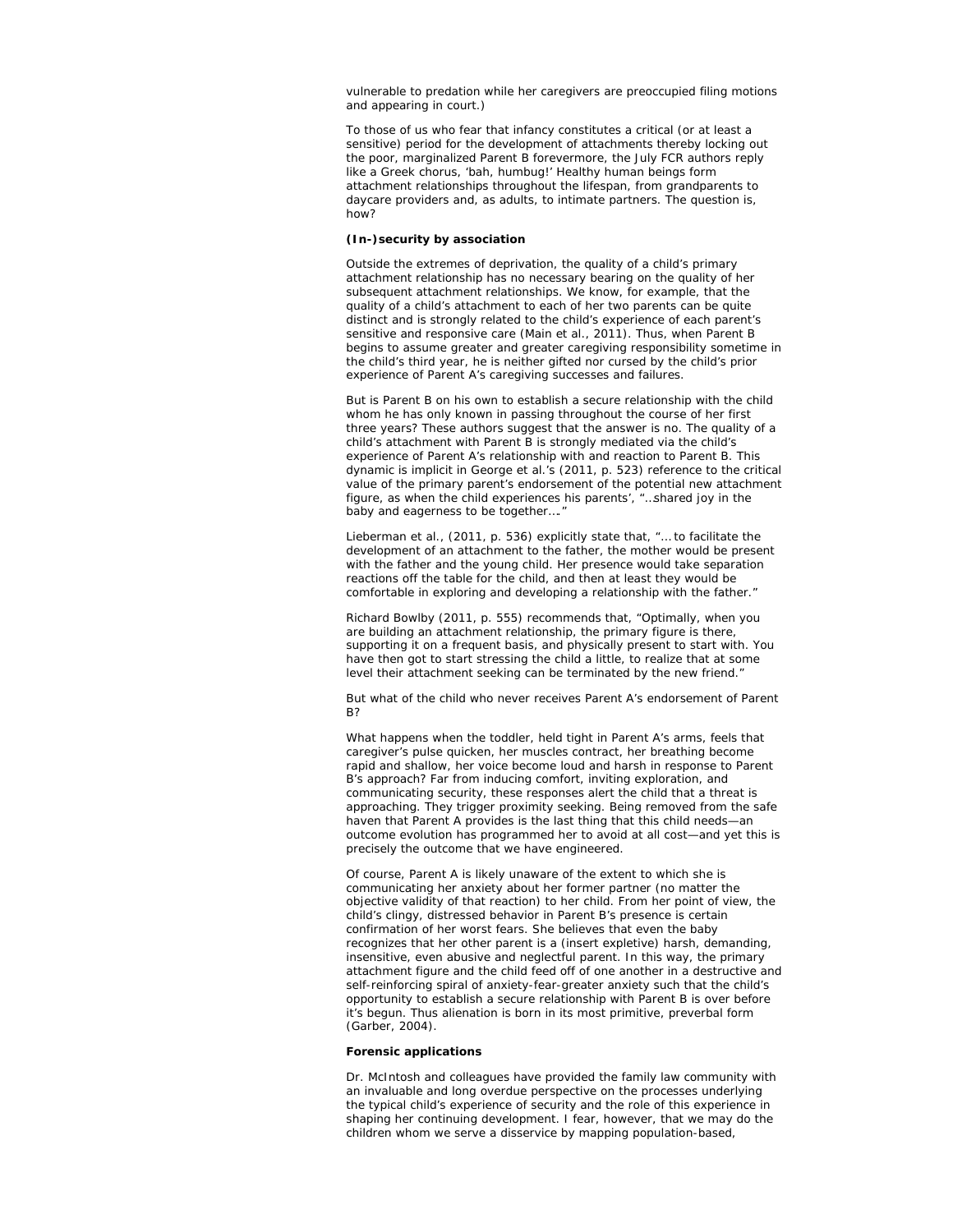empirically-derived norms onto the very non-normative, unique subgroup who fill our offices and our courtrooms (Garber, 2009).

These parents represent a very small but very loud and demanding fraction among all divorcing parents. They are intractably conflicted; recidivist litigants who commonly behave as if their children are possessions to be divided like bank accounts, even if they know enough to say otherwise. Among these parents, custody is a matter of winning and non-custody is experienced as an intolerable narcissistic injury that must be righted, no matter the cost. I suspect that these adults are disproportionately unresolved/disorganized in their own attachment security (Main et al., 2011) and thereby especially vulnerable to role corruption in relationship with their children (Garber, 2011). The likelihood that any such parent would genuinely endorse her former partner to and around their child in the interest of fostering the child's healthy (albeit secondary) attachment with that parent is remote.

Thus, I write to pose a critical dilemma: If we can reasonably anticipate that Parent A will never endorse Parent B as a potential secure attachment figure, does it still serve the child's best interests to spend her formative years in a near exclusive relationship with that parent? How do the intangible scales of emotion, development, and relatedness weigh the greater stress that the young child who transitions between two primary caregivers must endure against the possibility that the child enjoys an exclusive primary attachment through infancy but might never thereafter enjoy the benefits of a secure secondary relationship?

With deep gratitude to Dr. McIntosh and colleagues and to *FCR*, I eagerly embrace their advice as it applies to those relatively healthy, mature and child-centered co-parents whom I see professionally. I am newly reassured that when mom and dad can act respectfully, their kids may benefit from that occasional shared Sunday brunch or post-game celebration. I have a new perspective on the child's opportunity to experience her parent's cordial, face to face meeting at transition, and valuable insights into the infant's experience of overnights. Nevertheless, in my work as guardian ad litem, parenting coordinator, custody evaluator and co-parenting facilitator with high conflict parents, I will continue to draw the boundaries firmly and to carefully consider each individual child's needs in an effort to serve his or her opportunity to make and maintain the healthiest relationship possible with each of his or her primary caregivers.

#### **Citations**

Bowlby, J. (1988). A secure base: *Parent-child attachment and healthy human development*. New York, NY: basic Books.

Bowlby, R. and McIntosh, J. (2011). John Bowlby's legacy and meanings for the family law field: In conversation with Sir Richard Bowlby. *Family Court Review*, 49(3), 549–556.

Garber, Benjamin D. (2011). Parental alienation and the dynamics of the enmeshed dyad: Adultification, parentification and infantilization. *Family Court Review*, 49(2), 322-335.

Garber, Benjamin D. (2004). Parental alienation in light of attachment theory: Consideration of the broader implications for child development, clinical practice and forensic process. *Journal of Child Custody*, 1(4), 49- 76.

Garber, Benjamin D. (2009). Attachment methodology in custody evaluation: Four hurdles standing between developmental theory and forensic application. *Journal of Child Custody*, 6(1&2), 38-61.

George, C., Isaacs, M., and Marvin, R. (2011). Incorporating attachment assessment into custody evaluations: The case of a 2-year-old and her parents. *Family Court Review*, 49(3), 483–500)

Lieberman, A., Zeanah, C and McIntosh, J. (2011). ATTACHMENT PERSPECTIVES ON DOMESTIC VIOLENCE AND FAMILY LAW. *Family Court Review*, 49(3), 529–538.

Main, Mary; Hesse, Erik and Hesse, Siegfried (2011). Attachment theory and research: Overview with suggested applications to child custody. *Family Court Review*, 49(3), 426-463.

*Benjamin Garber, Ph.D., is a New Hampshire licensed psychologist, guardian ad litem, parenting coordinator, child and family therapist. Dr. Garber writes and speaks internationally on subjects in child and family*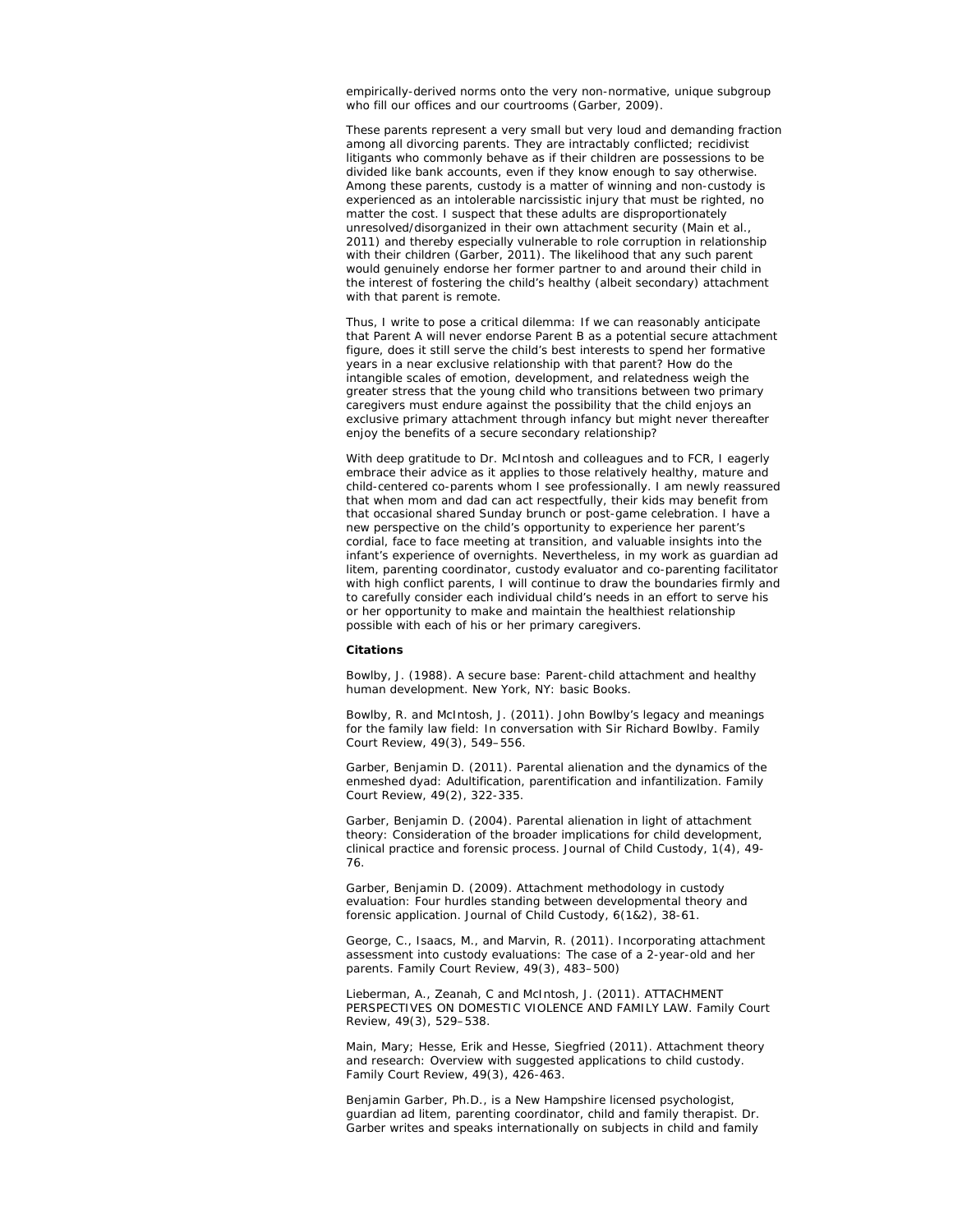*development, family conflict and the law. His books* Keeping Kids Out Of The Middle *(HCI, 2008) and* Developmental Psychology For Family Law Professionals *(Springer, 2009) speak to those parents and professionals, respectively, invested in better understanding and serving the needs of children. Learn more at www.HealthyParent.com.* 

6525 Grand Teton Plaza, Madison, WI 53719 Phone 608.664.3750 Fax 608.664.3751 afcc@afccnet.org www.afccnet.org

Search - Site Map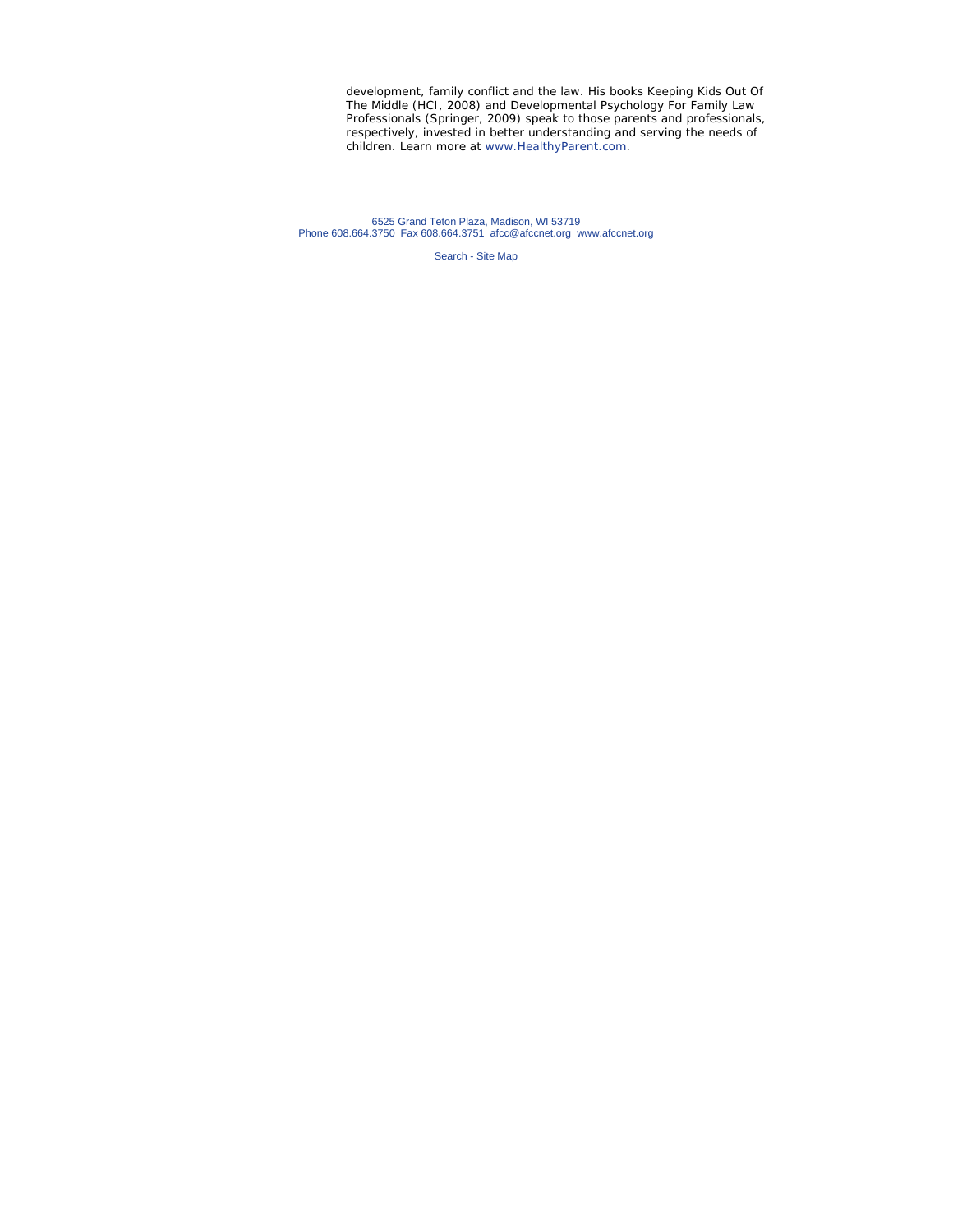



## **MEMBER CENTER**

## **ASK THE EXPERTS**

#### **Ten Things Evaluators Should Keep in Mind about Drug and Alcohol Abuse**

*Claude Schleuderer, PhD, Kingston, New York* 

Allegations of drug and alcohol abuse are common in child custody evaluations (CCEs). This puts the evaluator in the position of either having to contract out the drug and alcohol evaluation (D&A) piece of the comprehensive CCE or becoming skilled at doing that part of the evaluation themselves. Parceling out the D&A will result in an increase in the burdens, financial and otherwise, for the family, because many elements of the D&A are the same as elements of the CCE (i.e., employment history, social and family history, collateral contacts and some parts of the psychological testing). Family members will have to repeat them two or more times if there are other allegations that are being independently evaluated. I have argued in other venues that, while a child custody evaluator should never engage in evaluating issues beyond their competence, it would be appropriate for evaluators to gain the expertise needed to do the D&A piece of the CCE.

The following is intended as a framework for all evaluators to keep in mind as they proceed in any CCE in order to determine if D&A issues exist and/or if further evaluation or intervention is necessary.

**1. Drug and alcohol abuse is rampant!** Ten percent of people over the age of 11 meet the diagnostic criteria for substance abuse or dependence (SAMSHA, 2002). If you have evaluated 100 people and not found a substance issue with some of your evaluees, you should wonder if you missed something.

**2. Drug and alcohol use is THE most important factor**. Drug and alcohol abuse has been rated by both evaluators and judges as the most important single factor in a best interest determination (Ackerman, 2004).

**3. Drug and alcohol abuse are "diseases of denial."** The denial, however, is rarely that the individual doesn't use at all, but rather that their use is normal or not indicative of a problem.

**4. The interview is the thing.** Because denial takes the form of minimization and rationalization, the best information that an evaluator will get is from a well structured interview. Similar to the field of domestic violence, "If you don't ask, they won't tell."

**5. The interviewer is important.** In order to get good information, it is necessary for the evaluator to set up and maintain an appropriate relationship in the interview. It is important to get the subject talking and keep the subject talking. It is important that the evaluator not react, either positively or negatively, to any of the information. Such a reaction would jeopardize the integrity of the interview and, as a result, the value of the information gathered. This author, along with Vicky Campagna (2004), has previously suggested some specific questions to ask. Begin with alcohol because it is the most socially acceptable substance; get a full history about alcohol before moving on to marijuana. Continue asking about one substance at a time and continue to do so for a long list of substances. Remember, get specifics and keep the subject talking!

- **Family Court Review**
- **AFCC Conference Audio**
- **AFCC News**
- **Member Directory**
- **Member Resources**
- **Chapter Resources**
- **AFCC HOME**